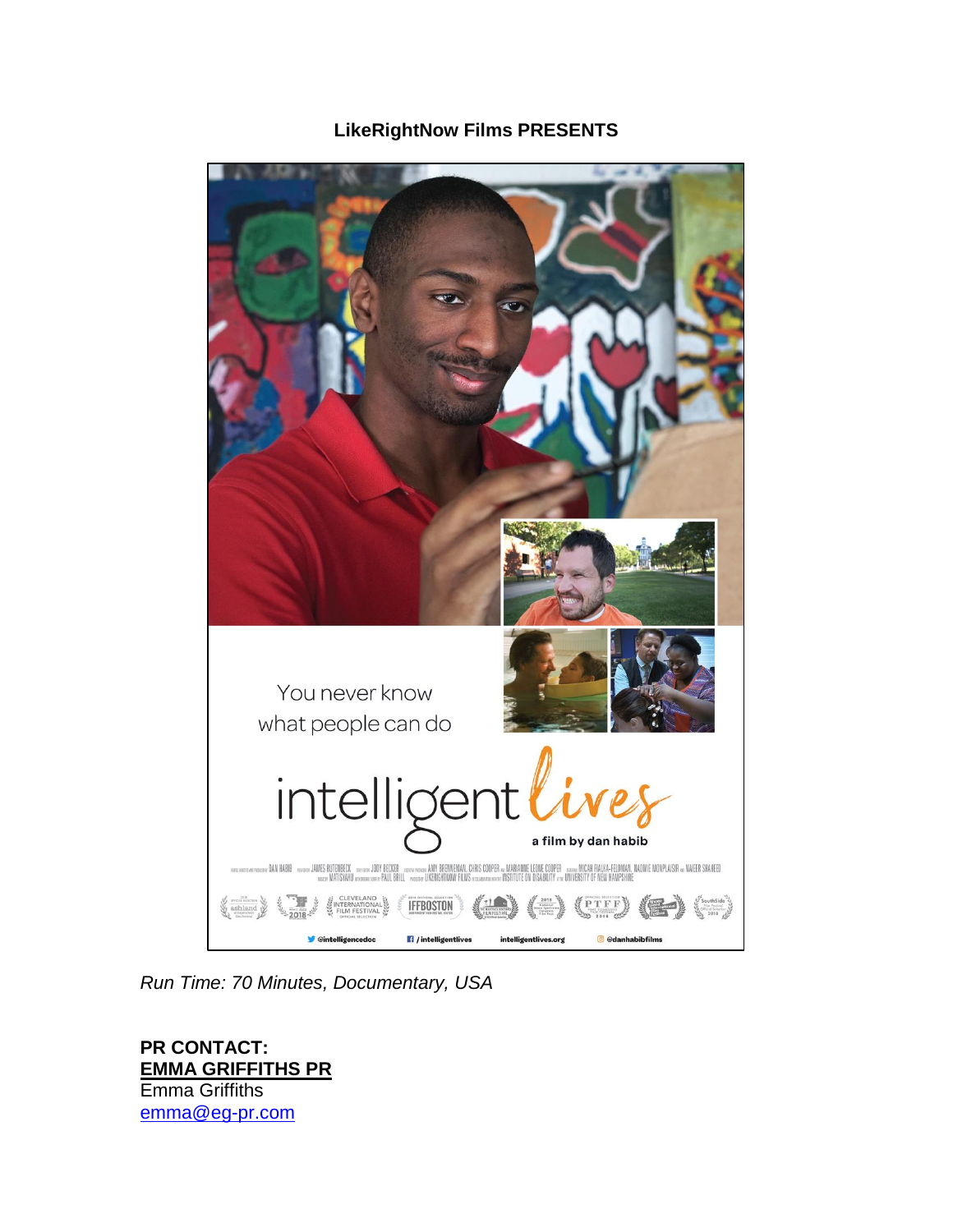### **INTELLIGENT LIVES- SYNOPSIS**

**From award-winning filmmaker Dan Habib comes INTELLIGENT LIVES, a catalyst to transform the label of intellectual disability from a life sentence of isolation into a life of possibility for the most systematically segregated people in America.**

INTELLIGENT LIVES stars three pioneering young American adults with intellectual disabilities—Micah, Naieer, and Naomie—who challenge perceptions of intelligence as they navigate high school, college, and the workforce. Academy Award-winning actor and narrator Chris Cooper contextualizes the lives of these central characters through the emotional personal story of his son Jesse, as the film unpacks the shameful and ongoing track record of intelligence testing in the U.S.

INTELLIGENT LIVES challenges what it means to be intelligent, and points to a future in which people of *all* abilities can fully participate in higher education, meaningful employment, and intimate relationships.

#### **INTELLIGENT LIVES- DIRECTOR'S STATEMENT**

What is intelligence?

Is a 32-year-old man who co-teaches classes at Syracuse University intelligent? What about a 25-year-old woman who charms her way into the job of her dreams? How about a 17-year-old young man whose paintings are exhibited at major universities in Boston? Are they intelligent?

Would your opinion change if you knew that, as recently as the 1970s, all three of these people would have likely been institutionalized and forcibly sterilized due to their disability?

I decided to create INTELLIGENT LIVES to explore an overarching question:

#### **Can any attempt to measure intelligence predict a person's value, or potential to contribute meaningfully to the world?**

My latest documentary INTELLIGENT LIVES follows three pioneering young adults with intellectual disabilities—Micah, Naieer, and Naomie—who challenge perceptions of intelligence as they navigate high school, college, and the workforce.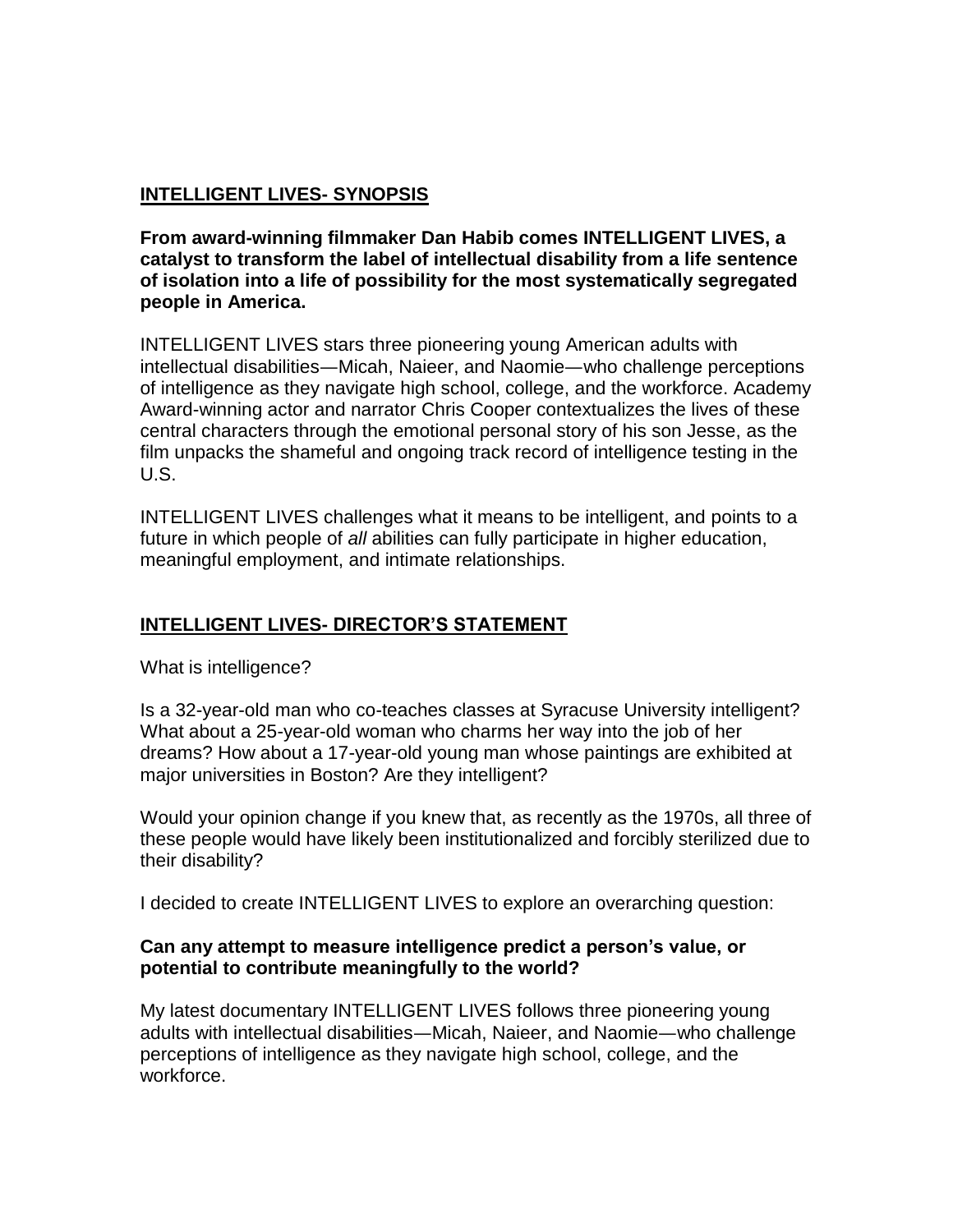If Micah, Naomie, and Naieer had been born in the first half of the 20th century, their parents would have likely been counseled to send their children to live in an institution alongside hundreds or thousands of other people with disabilities. They might have been among the approximately 65,000 Americans forcibly sterilized in order to "improve the stock" of humanity during the U.S. eugenics movement. As recently as 1975, Micah, Naieer, and Naomie would not have had legal access to a public education.

But Micah was born in 1984. Today he is a student at Syracuse University with a vibrant social life, a sophisticated grasp of social media, and a job co-teaching university classes—as well as an IQ of 40. Naieer was born in 1999. He is a talented visual artist, immersed in general education classes and basketball games at a public high school in Dorchester, MA. Naomie is 25, and sings and dances in her Providence, R.I., Creole church alongside her hip-hop producer/brother, and she is working towards her first paid job.

These three stories are intertwined with evolving perspectives on the nature of intelligence. Chris Cooper and his wife Marianne Leone Cooper share their connection to the film's central themes throughtheir son, Jesse, whose intelligence was continually questioned because he had cerebral palsy. Jesse went on to defy these assumptions, becoming a high school honor student, poet, and activist before his sudden death at age 17.

When my son, Samuel, was in elementary school, his teacher suggested that we add "intellectual disability" to his already impressive list of categories ("orthopedic impairment," "speech impairment," "mitochondrial disorder").

"It's just a label," she assured us. "It would make him eligible for more services."

My wife Betsy and I felt queasy.

Though "intellectual disability" was certainly better than its predecessors (i.e. "mentally retarded," "feeble minded," "idiot,"), the label seemed to suggest that Samuel's intellect was so disabled that he couldn't possibly be in class alongside his peers.

We went instead with "other health impaired"—a generic sounding special education category.

My 2008 documentary film, *Including Samuel*, focuses on Samuel's elementary school years, and our family's efforts to include him in every aspect of our lives and community. On the little league baseball team. In school theater. And, most importantly, in a regular classroom.

But what about students who have the intellectual disability label? Can they be fully included in regular classrooms? Can they go to college? Can they work? Can they marry?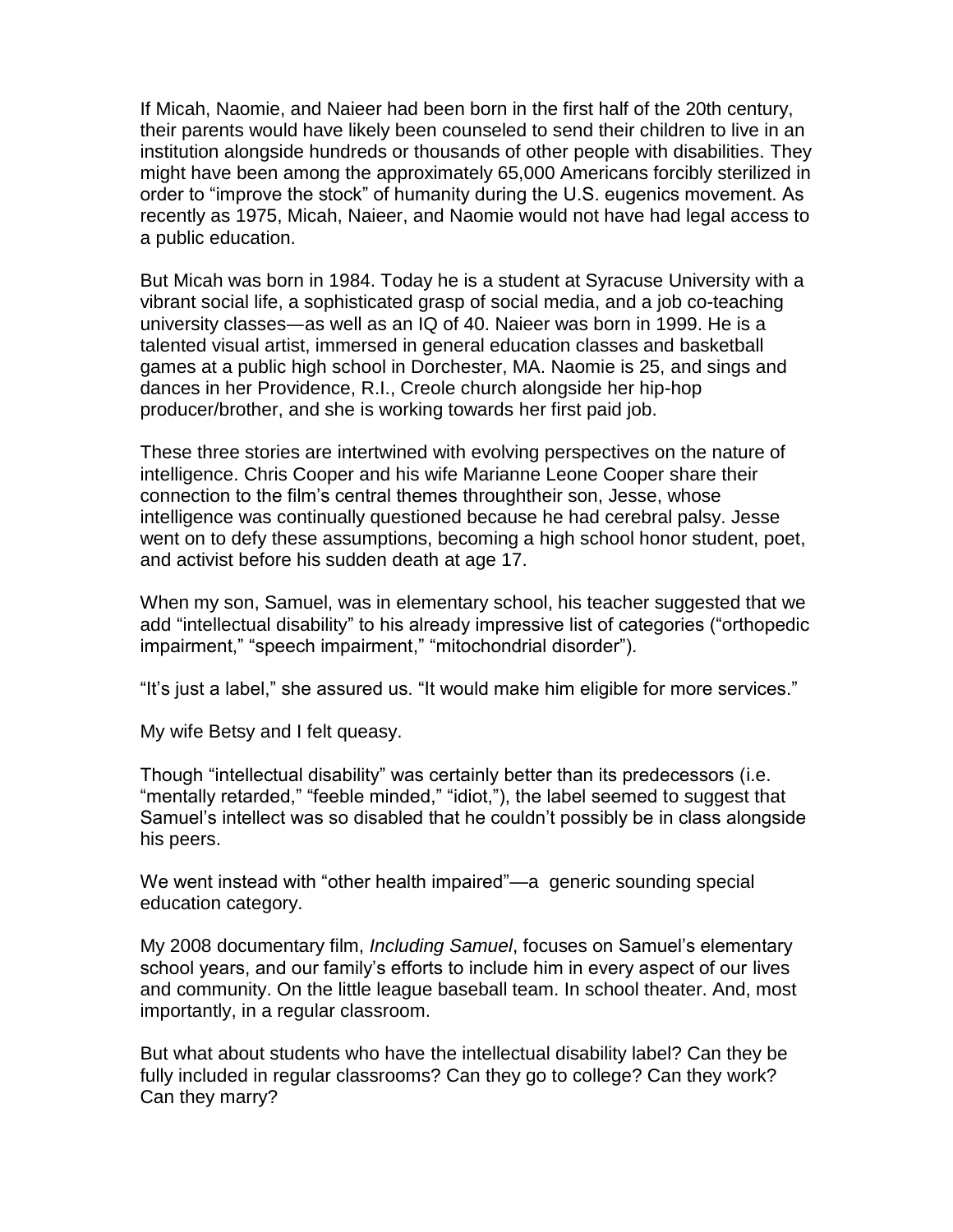As I did exploratory research on the topic, I found that only 17% of students with intellectual disabilities are included in regular education. Just 40% will graduate from high school. And of the 6.5 million Americans with intellectual disability, barely 15% are employed.

The label "intellectual disability" still carries the same implications that we experienced decades before.

Segregation. Isolation. Incompetence.

INTELLIGENT LIVES is a catalyst to transform the label of intellectual disability from a life sentence of isolation into a unifying identity for millions of the most systematically segregated people in America.

#### **Dan Habib Producer/Director**

# **A BRIEF HISTORY OF INTELLIGENCE TESTING IN THE UNITED STATES**

#### **1904**

An explosion of mental testing happens around the beginning of the  $20<sup>th</sup>$  century.

# **1908**

American Psychologist Henry Goddard made a two-month trip to Europe to study methods that other researchers used in working with mentally challenged children. It was there that he learned of French Psychologist Alfred Binet's intelligence test.

The "Binet-Simon Scale of Intelligence" provided an estimate of a child's "developmental age," which could be compared to the child's chronological age to estimate whether intellectual development was typical, above average, or below average.

Upon his return, Goddard translated the Binet-Simon Scale into English and began to use it with children at the Vineland Training School for Feeble-Minded Girls and Boys, as well as children from public schools.

Goddard proposed a system of labeling individuals based on their intelligence tests scores, with the terms *moron, imbecile* and *idiot* referring to successive levels of mental deficiency. Goddard and other American psychologists saw intelligence testing as a way to apply the concept of *eugenics*—improvement of the gene pool—for the ostensible betterment of society. They subscribed to a hereditarian theory that regarded intelligence as being fixed at birth, determined by heredity rather than environment.. Individuals with low intelligence were seen not only as less capable of doing challenging work, but lacking in moral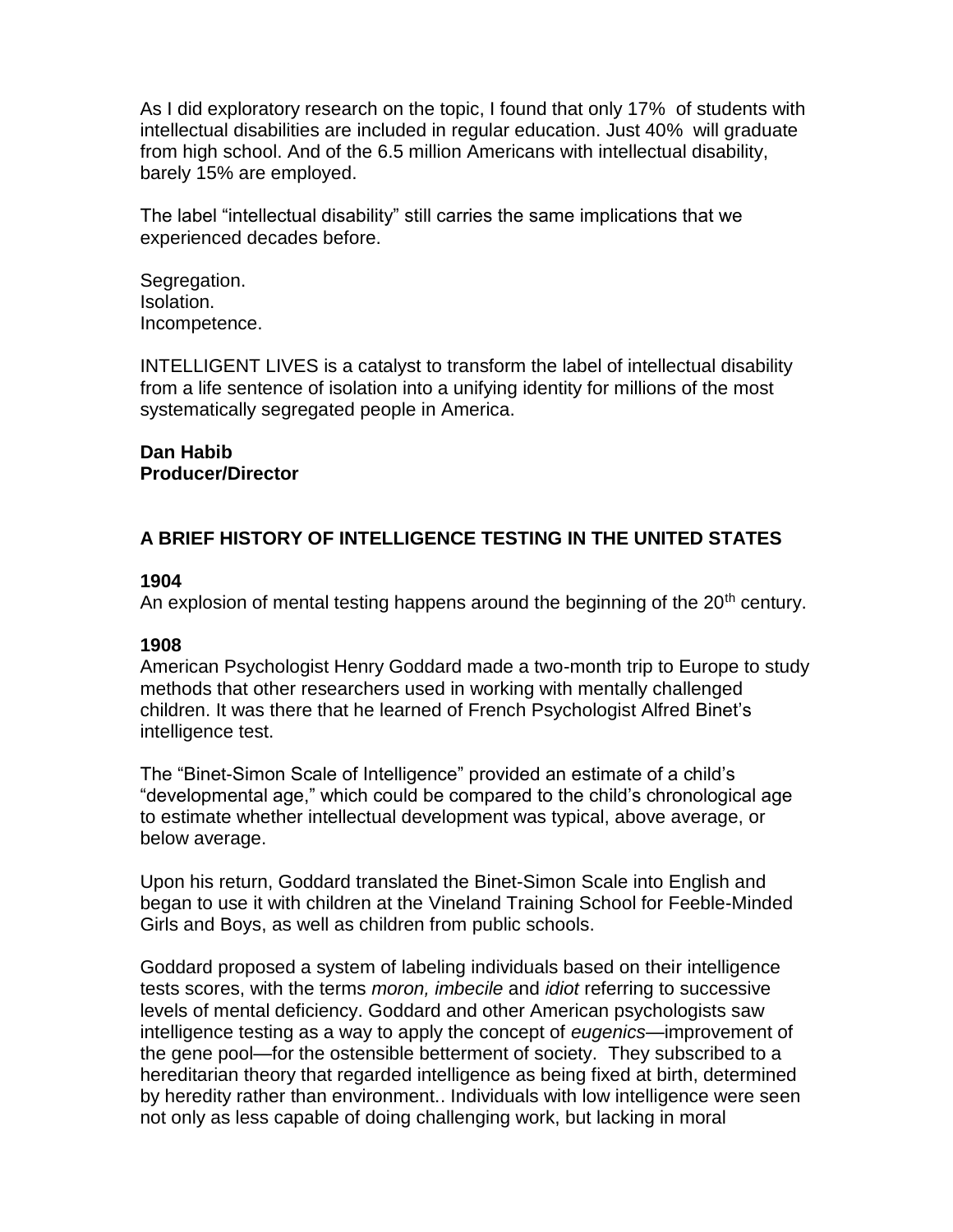character—lazy at best, criminals at worst, and likely to undermine rather than contribute to the public good.

# **1911**

In contrast, child psychologist and pediatrician Arnold Gesell used Binet's methods for their originally intended purpose—to identify children that needed extra support. Gesell accepted a special assignment for the Connecticut Department of Education in 1911. His primary activity was essentially what school psychologists do today. Gesell used standardized testing and other sources of information to describe the mental functioning and behavior of schoolage children in order to determine their need for special educational services. This work earned him the distinction of being the first school psychologist.

# **1912**

The abbreviation "IQ," shortened from the German term "Intelligenzquotient, was coined by the psychologist William Stern and became his term for the scoring method of intelligence tests—the reduction of an individual's performance on the test to a single number. This quotient was computed by dividing developmental age by chronological age and multiplying by 100. If the developmental age were equal to the chronological age, the IQ was 100. A ten year old with a developmental age of eight would have an IQ of 80 (8/10 x 100); a ten-year-old with a developmental age of 12 would have an IQ of 120 (12/10 x 100).

# **1913**

Use of Goddard's test spread rapidly, largely due to Goddard's eager promotion. According to biographer Leila Zenderland, PhD, Goddard quickly convinced American physicians to use the test. By 1913, the United States government was using Goddard's methods to test 29,000 immigrants a week at Ellis Island. Goddard said the results showed that 79% of Italians, 83% of Jews, and 87% of Russians were feebleminded.

# **1914**

In 1914, Goddard became the first psychologist to introduce evidence from Binet tests in a court of law.

# **1916**

In 1916, Stanford psychologist Lewis Terman, an avid supporter of the American eugenics movement, created a standardized test to rapidly and quantitatively assess general intelligence, hoping to use the test to select more intelligent humans for eugenic breeding. The first version was published in 1916 and a significantly expanded version in 1937—theStanford-Binet Intelligence Scale, which dominated intelligence testing in the U.S. for half a century.

# **Circa 1918**

Goddard's immigration study was seriously flawed, since he disregarded the educational, cultural, and language backgrounds of theimmigrants who were tested. However, by having the strong support of prominent scholars like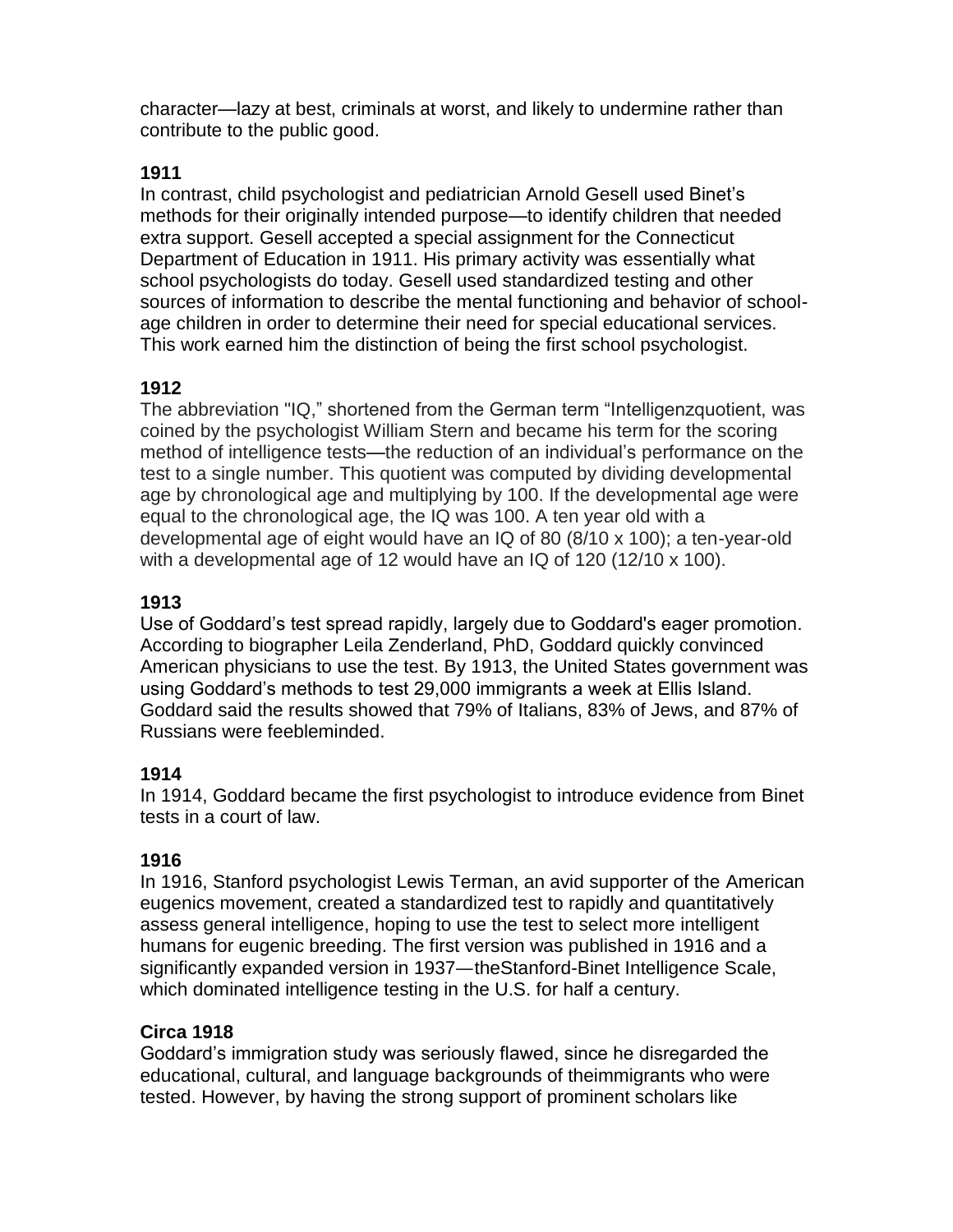Goddard and Terman, the eugenics movement brought about sweeping changes in U.S. policy in the 1920's that restricted immigration from European countries.

During World War I, the military used an IQ exam to determine a soldier's rank. Men who scored lower, were fit to be privates, but not officers. Privates were the most likely to end up on the front lines of battle.

# **1923**

World Book published the Stanford Achievement Test (SAT).

### **1924**

In 1924, the Immigration Act was enacted, limiting the annual number of immigrants allowed admittance into the United States. The Act specified that only 2% of immigrants were given legal residence per annum based upon the number of people already living in the U.S. from each foreign country as cited by the United States census of 1890.The law was primarily aimed at further restricting immigration of Southern Europeans and Eastern Europeans, especially Italians and Eastern European Jews. In addition, it severely restricted the immigration of Africans and outright banned the immigration of Arabs and Asians.

By the mid 1920s, there were over 75 different intelligence tests on the market, administered to about four million school children annually.

### **1927**

In the Buck vs. Bell decision of May 2, 1927, the United States Supreme Court upheld a state statute permitting compulsory sterilization of the unfit, including the intellectually disabled. It was deemed by Oliver Wendell Holmes that "for the protection and health of the state" it did not violate the Due Process clause of the Fourteenth Amendment to the United States Constitution.

#### **1930s**

Using his new approach to factor analysis, American psychologist Louis Thurstone found that intelligent behavior does not arise from a general factor, but rather emerges from seven independent factors that he called *primary abilities*: word fluency, verbal comprehension, spatial visualization, number facility, associative memory, reasoning, and perceptual speed. Thurstone's work is part of the groundwork for developmental psychologist Howard Gardner's theory of "Multiple Intelligences."

#### **1939**

The Stanford-Binet Intelligence Scale saw its first serious competition with the work of David Wechsler, chief psychologist at New York's Bellevue Hospital, who in 1939 developed the Wechsler-Bellevue Scale of Intelligence for adults. Wechsler regarded intelligence as "the aggregate or global capacity of the individual to act purposefully, to think rationally, and to deal effectively with his environment." Wechsler sampled a range of cognitive functions to capture the richness and complexity of human intelligence, adding nonverbal items like those from the Army Beta test to verbal items like those on the Stanford-Binet. The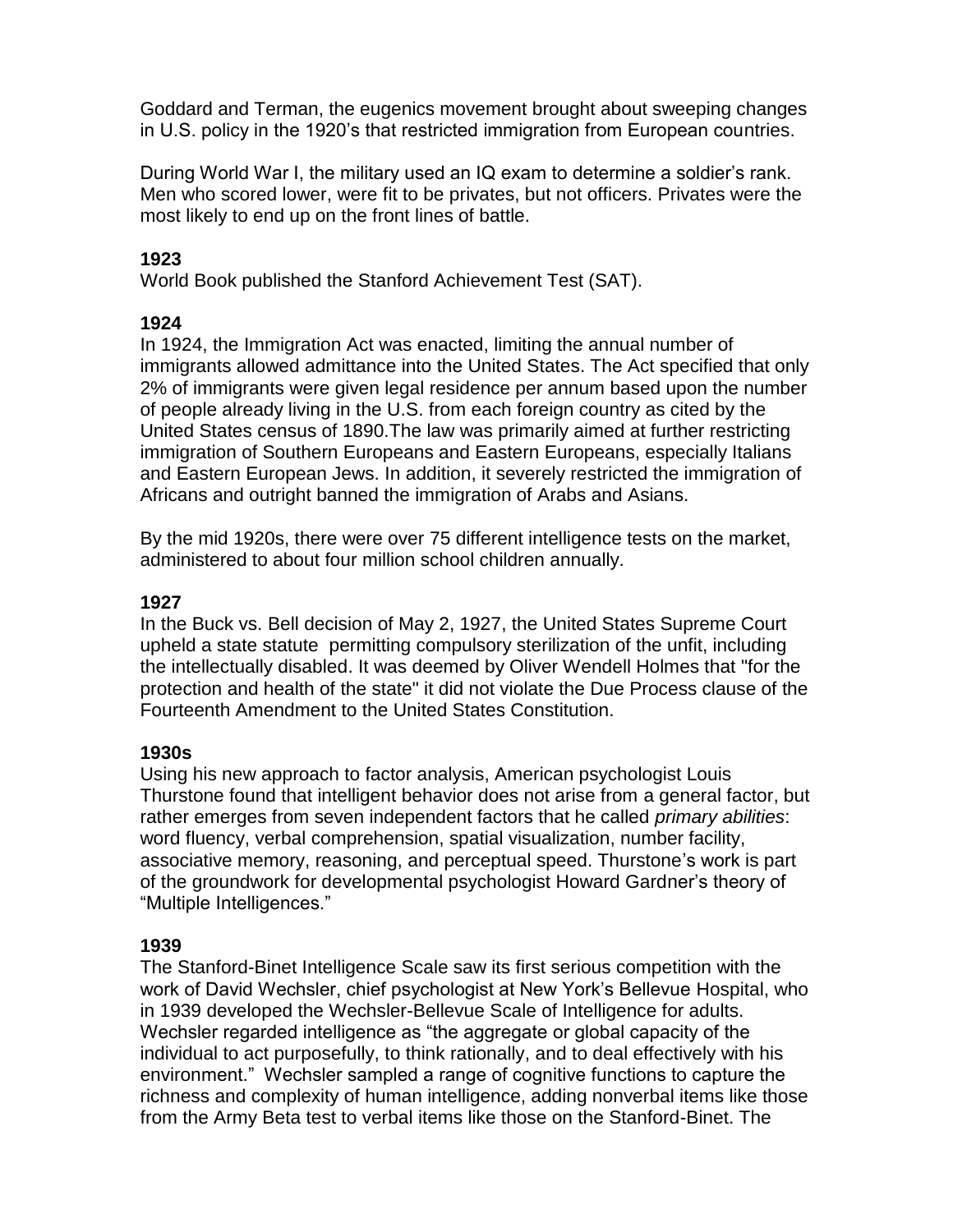descendants of the Wechsler Bellevue—the Wechsler Adult Intelligence Scale (WAIS), the Wechsler Intelligence Scale for Children (WISC), and the Wechsler Preschool and Primary Scale of Intelligence (WPPSI)—have become far and away the most widely used instruments to test mental ability.

#### **Early 1940s**

The U.S. Army used tests during World War II in hopes of efficiently assigning personnel. The army IQ tests were eventually criticized, however, partially because it was believed that results for people of color were routinely interpreted as being inferior, regardless of how they actually scored on the test.

Intelligence tests had become accepted as an inherent part of American culture. IQ tests were used to rank job applicants, place children in school, and recruit agents for the Secret Service.

#### **1940s / 1950s**

Adolf Hitler cited U.S. eugenics research as justification for sterilizing and murdering nearly a quarter of a million disabled Germans.

By 1950, it has been estimated that more than 60,000 people in the U.S. had been forcibly sterilized based on the eugenics movement.

In the late 1940s and early 1950s families spontaneously across Canada, the US, England, France, Scandinavia, Australia and New Zealand began asserting a different vision, a different lifestyle, and a different future for their sons and daughters with intellectual disabilities, mental handicaps, and developmental disabilities. These isolated, independent developments eventually coalesced into the first wave of the "parent movement."

#### **1950s in general**

In the 1950s, Americans commonly listed their IQs on their resumes, submitted the results of a test for a job application, or even chose their spouses based on the test. IQ scores were pinned on the babies who were on display in Better Babies contests (although how IQ was measured in a two-year-old remained mysterious).

By the end of the 1950s, the College Board had settled on the IQ-style items that still dominate the SAT today (a system of two scores testing reading and math).

#### **1963**

President Kennedy signed the Maternal and Child Health and Mental Retardation Planning Amendment to the Social Security Act, the first major legislation to combat mental illness and retardation. The amendment provided planning grants to enable states to update their intellectual disabilities programs. A second piece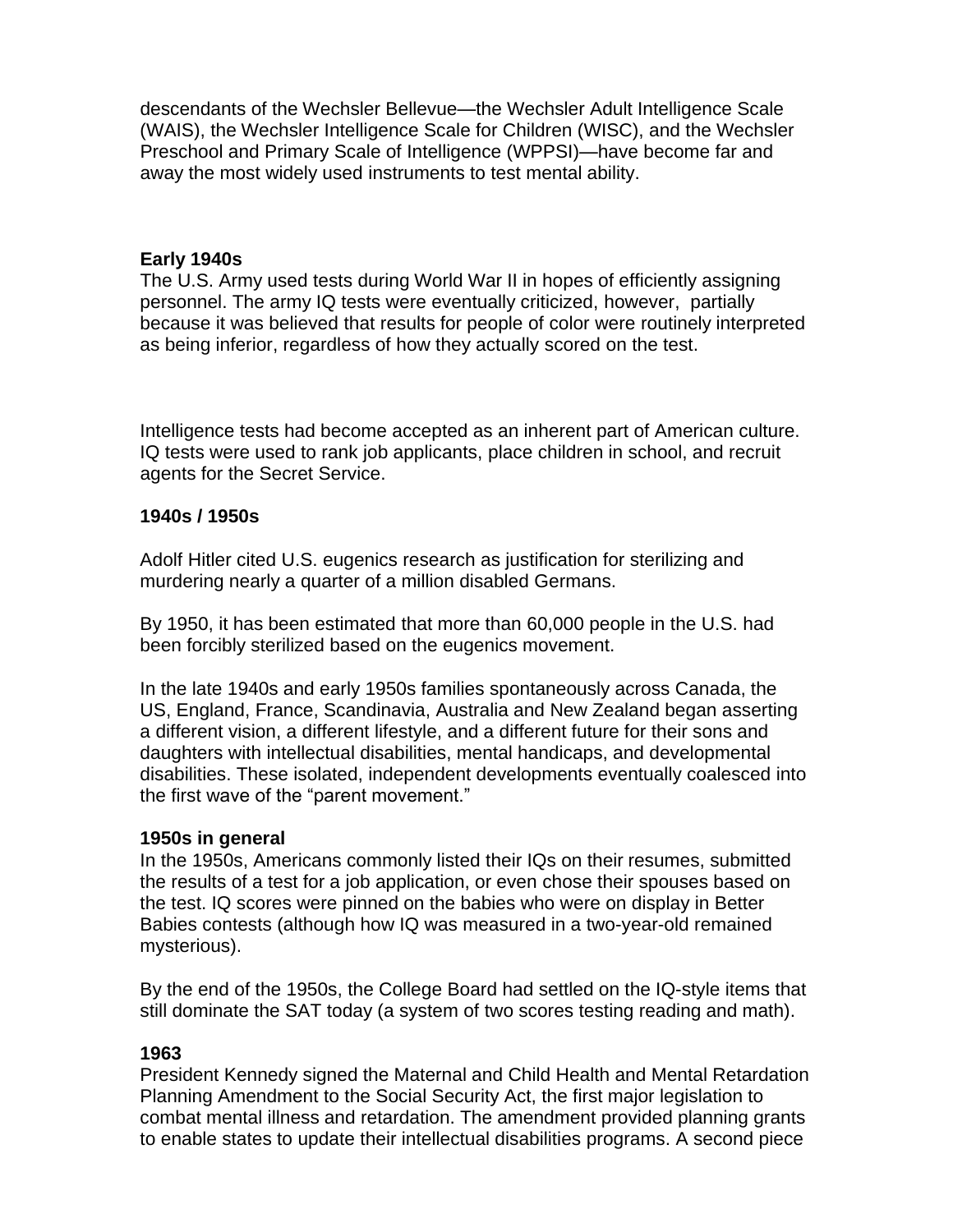of legislation provided funding for the construction of facilities related to the prevention, care, and treatment of people with intellectual disabilities.

#### **1965**

Robert F. Kennedy tours the Willowbrook State School institution on Staten Island, NY, and calls it a "Snake Pit."

### **1968**

Eunice Shriver founds the Special Olympics.

#### **1960s in general**

In the 1960s, Raymond Cattell, a British psychologist, added an important dimension by making the distinction between fluid and crystallized intelligence. Cattell saw fluid intelligence as the innate brain power that enabled one to solve new problems and deal with abstract concepts, which he contrasted with crystallized intelligence—the accumulation and application of acquired knowledge that is gained through learning and experience.

Some mark the 1960s as the beginning of the disability rights movement.

### **1970**

President Nixon signs into law the Developmental Disabilities Services and Construction Act.

#### **1972**

Geraldo Rivera's explosive ABC television report on Willowbrook.

#### **Early 1970s**

The independent living and disability rights movements accelerate.

#### **1973**

In 1973, the Rehabilitation Act became law; Sections 501, 503, and 504 prohibited discrimination in federal programs and services and all other programs or services receiving federal funds. Key language in the Rehabilitation Act, found in Section 504, states "No otherwise qualified handicapped individual in the United States, shall, solely by reason of his handicap, be excluded from the participation in, be denied the benefits of, or be subjected to discrimination under any program or activity receiving federal financial assistance." This was the first civil rights law guaranteeing equal opportunity for people with disabilities.

# **1975**

Congress passes the special education law now known as IDEA (the Individuals with Disabilities Education Act), which says that that children with disabilities should receive an individualized education program ( IEP) based on the results of an educational evaluation. Intelligence tests, achievement tests, and tests of special abilities are the tools commonly used to conduct these evaluations.

#### **1980s in general**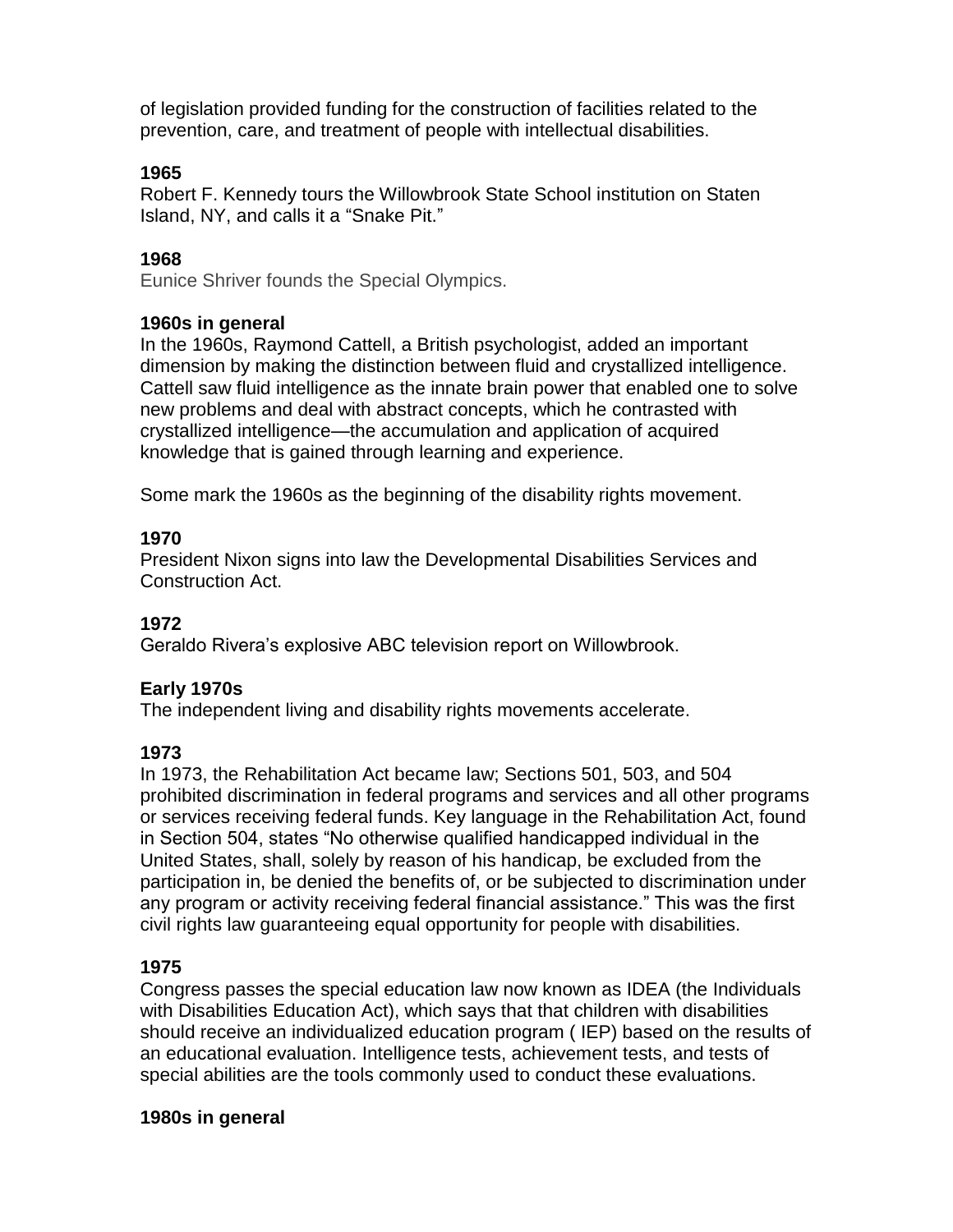Developmental psychologist Howard Gardner of Harvard University introduces the theory of multiple intelligences (MI) in the early 1980s. He believed that human cognitive competence is better described in terms of a set of abilities, talents, or mental skills, which he called "intelligences." The eight identified intelligences include linguistic intelligence, logical-mathematical intelligence, spatial intelligence, musical intelligence, bodily-kinesthetic intelligence, naturalistic intelligence, interpersonal intelligence, and intrapersonal intelligence. All individuals possess each of these skills to some extent; individuals differ in the degree of skill and in the nature of their combination. For example, those who score high on logical/mathematical intelligence, for instance, may not score high on bodily/kinesthetic intelligence, and vice versa.

Landmark court cases challenged the use of intelligence tests to place minority children and English language learners in separate classrooms, with lower expectations. The Larry P. case levied the charge that intelligence tests were racially biased. The case occupied California courts for a decade and resulted in a ban on the use of intelligence tests with African-American children that is still in place.

#### **1990**

The Americans with Disabilities Act (ADA) is passed. Congress described the isolation and segregation of individuals with disabilities as a serious and pervasive form of discrimination. Title II of the ADA proscribes that no qualified individual with a disability shall, "by reason of such disability," be excluded from participation in, or be denied the benefits of, a public entity's services, programs, or activities.

#### **1997**

The reauthorization of IDEA. Lawmakers made their intent clear: all students are presumed to be educated in a general education class unless their disability prevents that.

# **1999**

The Olmstead decision. The Supreme Court held that people with disabilities have a qualified right to receive state-funded supports and services in the community, and work in the community, rather than institutions or segregated "sheltered workshops."

#### **1990s in general**

Raymond Cattell's ideas were further developed by John Horn and John Carroll. C-H-C theory (for Cattell-Horn-Carroll) breaks down intelligence into a handful of broad factors such as fluid and crystallized intelligence, quantitative knowledge, visual and auditory processing, and short-term memory; and into many narrow factors that contribute to each broad factor. This evolved into the current leading theory of intelligence.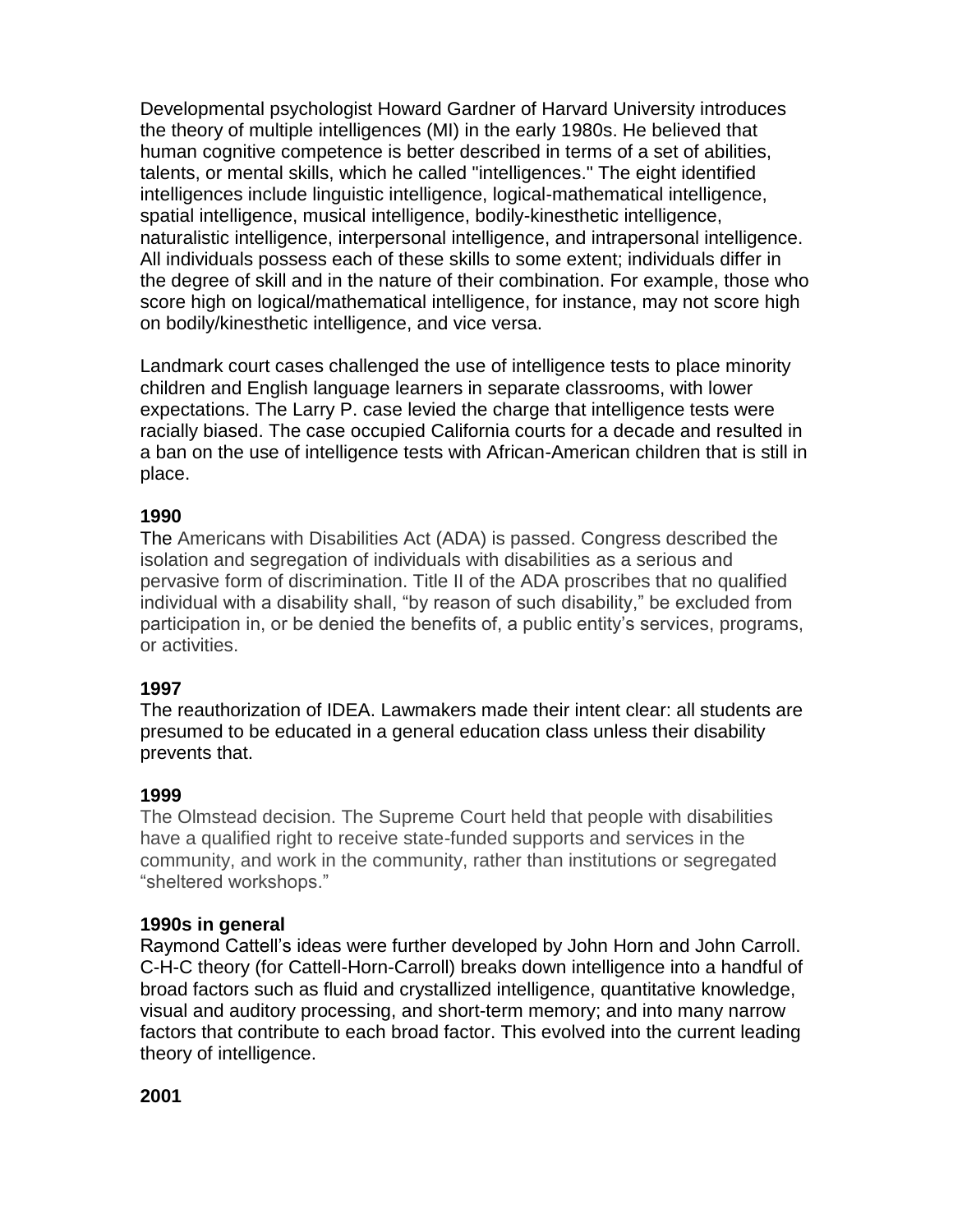No Child Left Behind Act—legislation mandating annual standardized math and reading tests for public school children starting in the third grade. It more than doubled the number of federally required standardized tests.

# **2017**

The Mental Measurements Yearbook, the authoritative reference book on published tests, is now in its  $20<sup>th</sup>$  edition and provides information on nearly 200 tests.

Standardized testing has become a \$2 billion industry controlled by a handful of companies.

From researcher and psychologist Bob Lichtenstein: "There are dozens of welldeveloped, nationally normed tests of general intelligence. With each new generation of intelligence tests, test authors place more emphasize on the specific domains they measure, but educators still assign importance to an overall score, or IQ. Language differences remain a particular challenge for test developers. It is virtually impossible to develop norms for English language learners in the U.S., since they have widely ranging language backgrounds having been exposed to English for varying periods of time and to varying degrees. Just translating a test into Spanish is not a simple matter, since there are variations in the Spanish words used in different countries. Nonverbal tests of intelligence have been developed that minimize or even eliminate the use of language. But these tests are limited, because they miss that critically important element—the ability to understand and use language—which has major implications for how children perform in school and how adults perform in many lines of work. "

# **Current Day: President Trump and IQ Testing**

In recent years, Trump has [tweeted regularly about his high IQ score](https://edition.cnn.com/2017/10/10/politics/donald-trump-tillerson-iq/index.html) and disparaged others by accusing them of having a low IQ. In October 2017, he challenged his Secretary of State Rex Tillerson to compare IQ tests after Tillerson allegedly called Trump a "moron." In June of 2018, Trump called Congresswoman Maxine Waters "an extraordinarily low IQ person" after Waters called for opponents of the Trump administration's immigration policies to harass Cabinet members wherever possible.

# **2017-2018: Federal Government and Disability Rights/Inclusion**

The U.S. Congress passed the [ADA Education and Reform Act](https://www.congress.gov/bill/115th-congress/house-bill/620) (H.R. 620) which would have significantly hindered a person with a disability's right to file a lawsuit for violations of access. The bill stalled in the Senate.

Attorney General Jeff Sessions [withdrew a 2016 guidance document](https://psmag.com/economics/jeff-sessions-roll-back-disability-rights) that required states to promote opportunities for people with disabilities to engage in integrated and meaningful employment.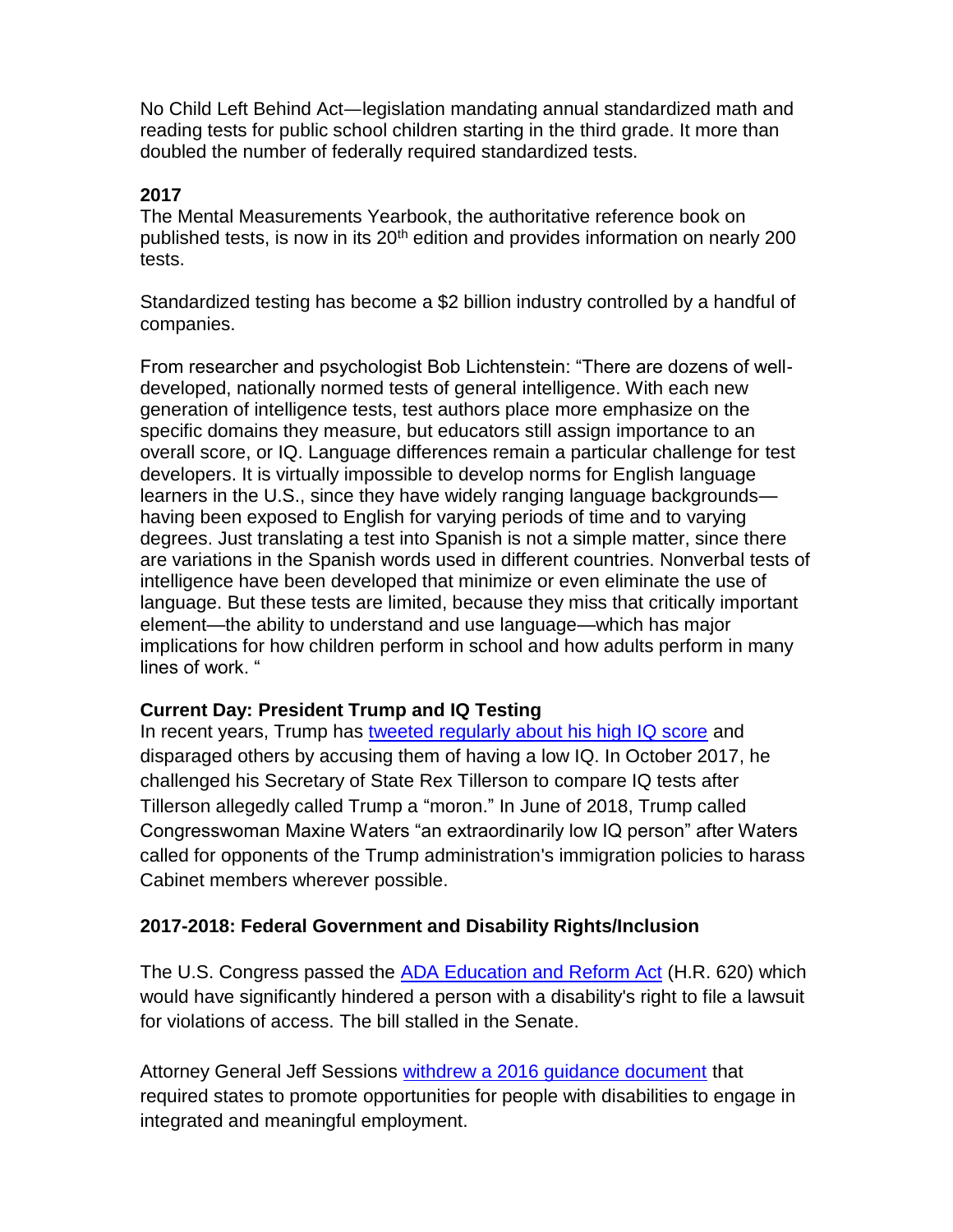Proposed budgets by the administration have included drastic cuts to funding and staff for offices that enforce civil rights at the [DOJ,](https://www.justice.gov/jmd/page/file/968381/download) the U.S. Department of [Education](https://www2.ed.gov/about/overview/budget/budget18/justifications/z-ocr.pdf) (DOE) and the [U.S. Department of Housing and Urban](https://www.whitehouse.gov/sites/whitehouse.gov/files/omb/budget/fy2018/budget.pdf) [Development](https://www.whitehouse.gov/sites/whitehouse.gov/files/omb/budget/fy2018/budget.pdf) (HUD).

The Department of Education [withdrew 72 guidance documents](https://www.washingtonpost.com/news/education/wp/2017/10/23/the-education-department-phased-out-72-policy-documents-for-disabled-students-heres-why/?tid=a_mcntx&utm_term=.88e240808d35) that detailed the rights of students with disabilities.

# **INTELLIGENT LIVES- PRODUCTION TEAM**

# **Dan Habib, Producer/Director/Cinematographer**

Dan Habib is the creator of the award-winning documentary films *Including Samuel*, *Who Cares About Kelsey?*, *Mr. Connolly Has ALS* (an IDA nominee for Best Short), *Intelligent Lives*, and many other films on disability issues. Habib's films have been featured in dozens of film festivals, broadcast internationally, nominated for Emmy awards, and translated into 17 languages for worldwide distribution. Habib is a filmmaker at the University of New Hampshire's Institute on Disability and gave a widely viewed TEDx talk, "Disabling Segregation." He received the Champion of Human and Civil Rights Award from the National Education Association, and the Justice for All Grassroots Award from the American Association of People with Disabilities. In 2014, Habib was appointed by President Barack Obama to the President's Committee for People with Intellectual Disabilities. Habib and his wife, Betsy, live in Concord, NH, with their sons Isaiah, 24, and Samuel, 20. Samuel has cerebral palsy and was the subject of Habib's first film *Including Samuel*.

# **Chris Cooper, Narrator/Executive Producer**

Chris Cooper won the 2003 Best Supporting Actor Academy Award for his role in *Adaptation*. He has been an actor on stage, screen, and television for three decades, with notable roles in *Lone Star*, *American Beauty*, *Seabiscuit*, *The Bourne Identity*, *October Sky*, *August Osage County*, *Lonesome Dove,* and dozens of other films. In 1987, Cooper and his wife Marianne Leone had their son Jesse, who had cerebral palsy and epilepsy. They became advocates for inclusive education, and Jesse became a high school honor student. In 2005, Jesse died suddenly from a seizure at age 17. Cooper worked tirelessly donating his time working on the film.

# **Marianne Leone, Executive Producer**

Marianne Leone is an actress who appeared in *The Sopranos*, a screenwriter, an essayist published in the *"*Boston Globe," and author of the 2010 book, *Jesse: A Mother's Story*. She lives in Massachusetts with her husband, actor Chris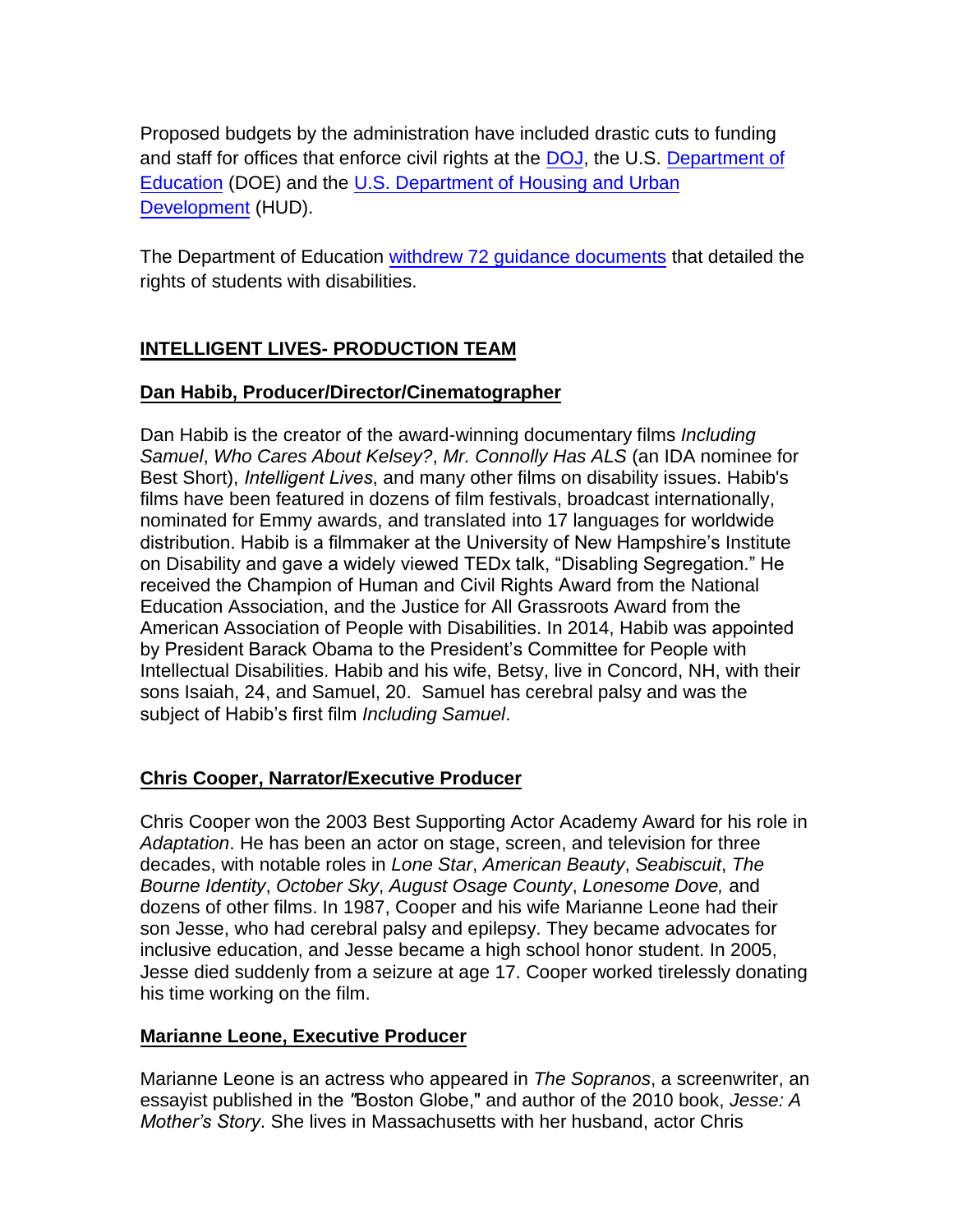Cooper, and two rescue dogs. The Jesse Cooper Foundation funds inclusion and adapted sports for children with special needs, and supports disabled orphans in Romania.

### **Amy Brenneman, Executive Producer**

Amy Brenneman divides her time evenly between acting, producing, and political activism. She has extensive theater credits and her film and television history includes award-winning roles on *NYPD Blue, Judging Amy, Fear*, and *The Leftovers*. She produced and directed the documentary *The Way the World Should Be* about the trailblazing work of the CHIME Institute and its mission of inclusive education. Her 16-year-old daughter, Charlotte, was born with a rare chromosomal abnormality (only diagnosed at age 15, with only 1,400 cases worldwide), so throughout her early school years she qualified for services through a label of intellectual disability.

### **James Rutenbeck, Editor**

James Rutenbeck is an independent producer and editor. His films have been screened internationally at museums and festivals. His feature-length film *Scenes from a Parish* won the three Insight Awards of Excellence from the National Association of Film and Digital Media Artists and was broadcast on the PBS series "Independent Lens" in 2009. Rutenbeck has been awarded grants from the Sundance Documentary Fund, Latino Public Broadcasting, and Southern Humanities Media Fund. He is Executive Producer of *Class of '27*, a recent series of three short films about the lives of very young children in remote parts of rural America. *Class of '27* was awarded a DuPont Columbia Journalism Award in January 2018. James has an adult son, Anthony, with autism.

#### **Matisyahu, Contributing Musician**

Matisyahu is a world-renowned reggae vocalist, beatboxer, and alternative rock musician. Known for blending Orthodox Jewish themes with reggae, rock, and hip hop beatboxing sounds, Matisyahu's 2005 single "King Without a Crown" was a Top 40 hit in the United States. Based on his commitment to human rights, Matisyahu is donating the use of his songs to *Intelligent Lives*.

#### **Paul Brill, Original Score**

Paul Brill has composed scores for numerous award-winning films, TV series, commercials, and NPR program themes, as well as several acclaimed original and innovative songwriting. He has received three Emmy award nominations for his film scores and recently collaborated with rock legend U2 on the HBO film, *Burma Soldier*.

#### **Jody Becker, Story Editor**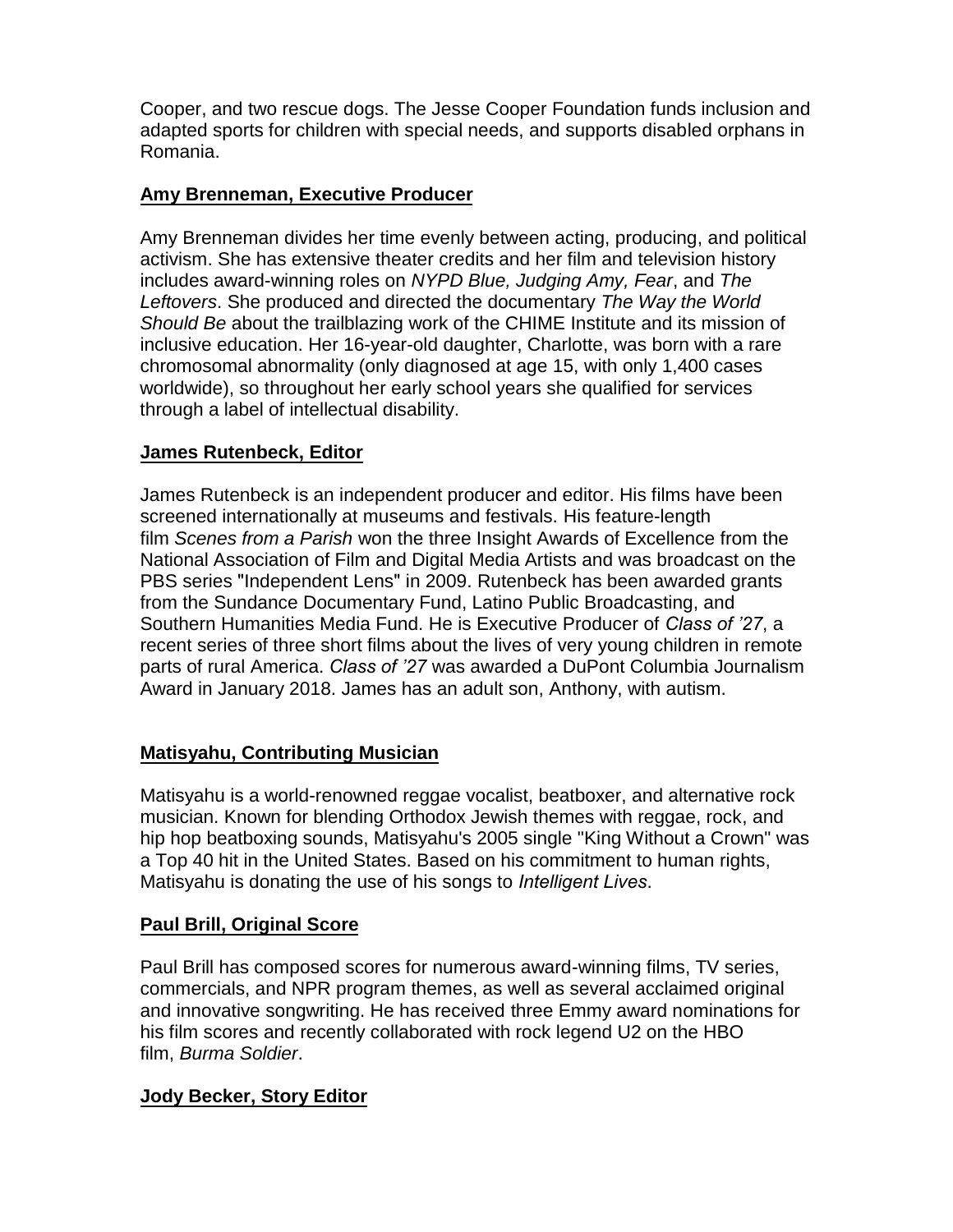Jody Becker is an award-winning documentary film, radio, and print journalist. As a writer and story editor, she collaborates with directors aiming their cameras at subjects highlighting issues ranging from public policy to health (*Autistic-Like*, *Voices*, and Habib's *Mr. Connolly Has ALS*) and the arts.

### **Melanie Perkins McLaughlin, Consulting Producer**

Melanie Perkins McLaughlin is an award-winning documentary filmmaker with more than 20 years in film production. She has worked on films for HBO, PBS, ABC, A&E, The Discovery Channel, and The History Channel. In 2007, Perkins McLaughlin also received a prenatal diagnosis: her third child had Trisomy 21 and a congenital heart defect. She's in development on a feature length documentary *Accepting Grace* that shares the experience of her daughter's life with Down syndrome.

# **INTELLIGENT LIVES - CAST AND CREW LIST**

Directed and Produced by DAN HABIB

Featuring MICAH FIALKA-FELDMAN NAOMIE MONPLAISIR NAIEER SHAHEED

Executive Producers AMY BRENNEMAN CHRIS COOPER MARIANNE LEONE COOPER

> Edited by JAMES RUTENBECK

> > Filmed by DAN HABIB

Narrated by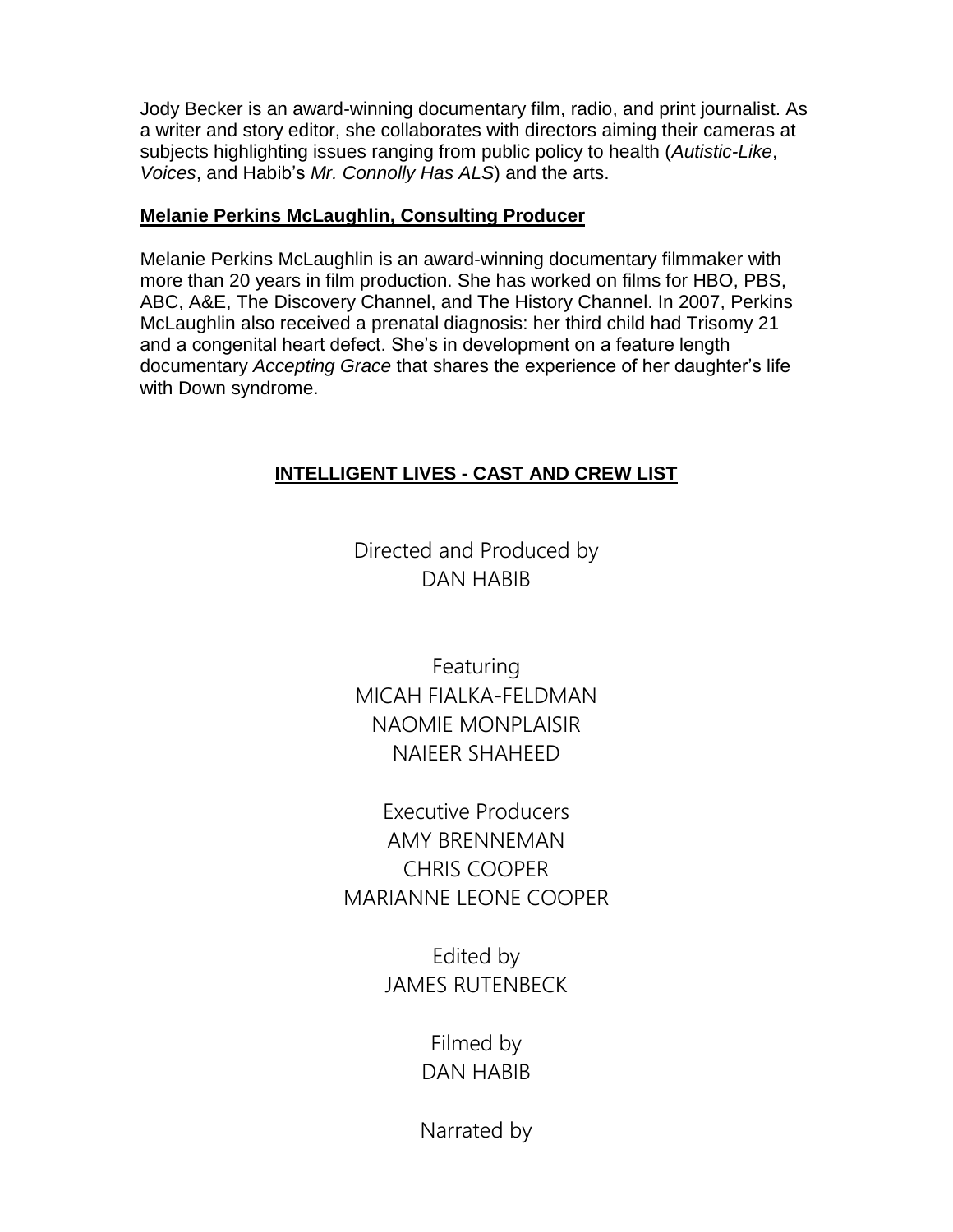# CHRIS COOPER

Story Editor JODY BECKER

Original Score by PAUL BRILL

Additional Music Courtesy of MATISYAHU

Location Audio Engineers AARON BOUCHARD CHRISTOPHER ESTERGUARD JOHN GAGE SEÁN HORSFORD JIM McCLURE

Additional Cinematography STEVE ASCHER MARY KASPRZYK JIM AND MEGHAN McCLURE P.H. O'BRIEN SCOTT RIPLEY BRITTANY WAIT

Historical sections written by JODY BECKER DAN HABIB

Animation and Graphics by AWESOME AND MODEST

Audio Mix HEART PUNCH STUDIO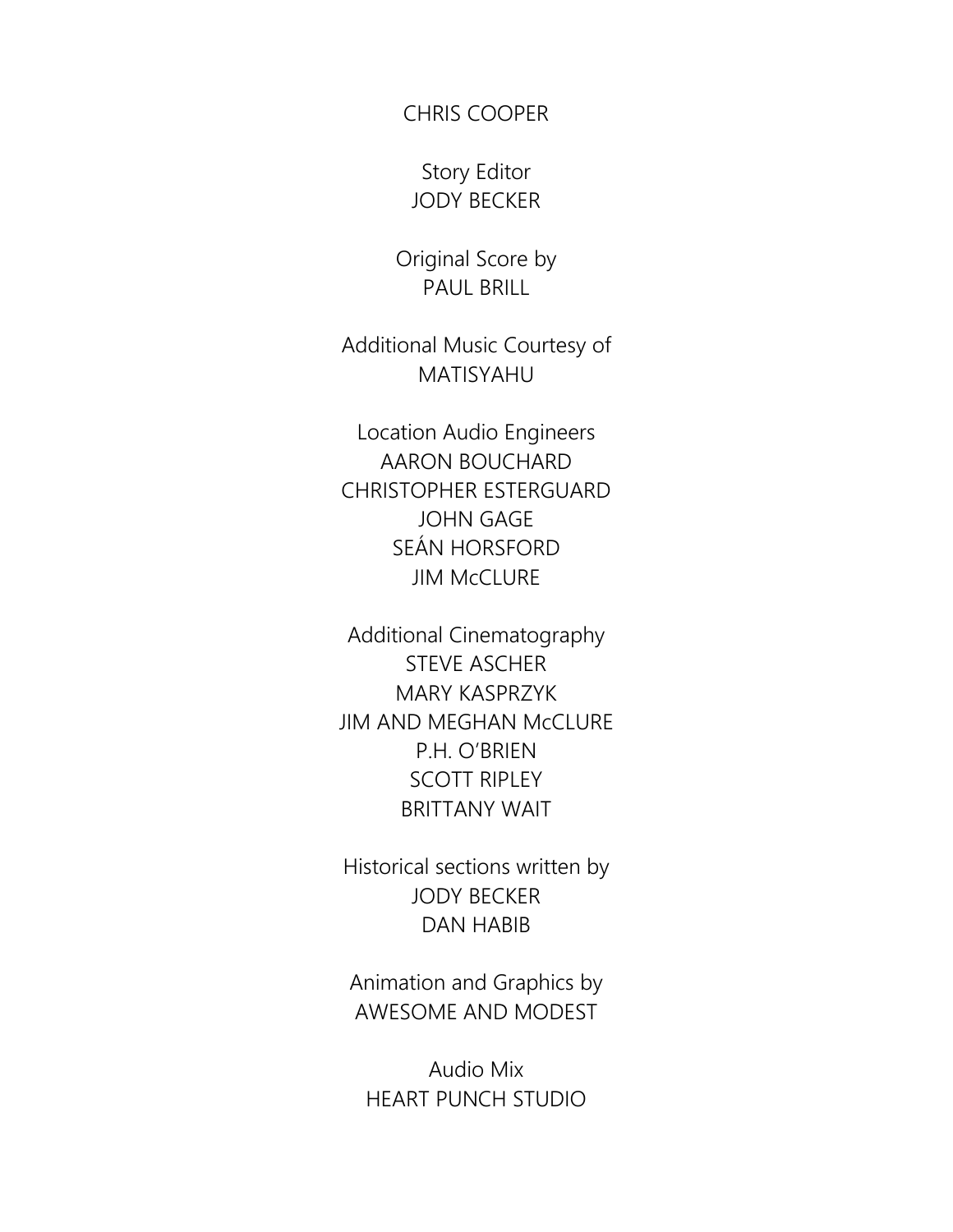# Colorist ROB BESSETTE

Consulting Producer MELANIE PERKINS McLAUGHLIN

> Archival Researcher HEATHER MERRILL

Production Assistant KÄREN CLAUSEN

Post Production RIKK DESGRES, PINEHURST PICTURES AND SOUND

> Researchers HEATHER MERRILL CHERYL JORGENSEN MARY SCHUH MICHAEL WEHMEYER

Music Clearance HEATHER MERRILL THE REGIME

Young Adult Advisory Board NADIA ABOURAYA BRYANN BURGESS CHRIS CARTER REID DAVENPORT JOHN GIONFRIDDO TIA HOLMES

> Outreach Strategist LISA SMITHLINE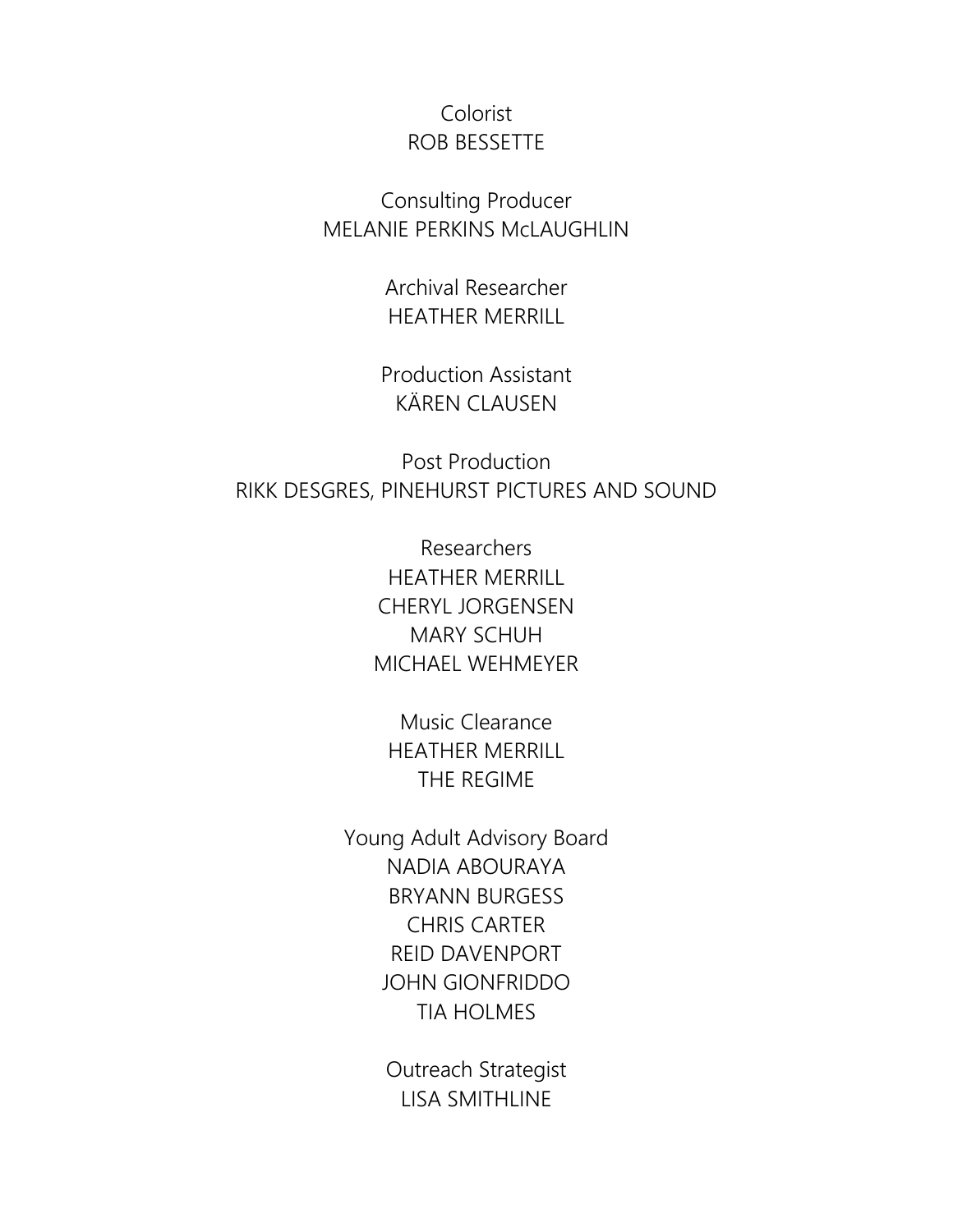Young Adult Outreach Strategist LeDERICK HORNE

> Publicity EMMA GRIFFITHS

Social Media ALICIA BUONO SHERI CANDLER

Festival and Theatrical Strategist JON REISS

Also featuring (in order of appearance)

Jesse Cooper Jozeph Zaremba Patricia Lampron Alexander Umstead James Byrne Nicole Schwartz Katherine McDonald Ana Dominguez Steven Monplaisir Laura Wrenn Amy Gailunas Wynne Freed Connell Cloyd Samuel Texeira Matthew Reggianini Meghan Muscatello Sam Roux Maryann Hardman Colleen Gibbons Miranda McConnell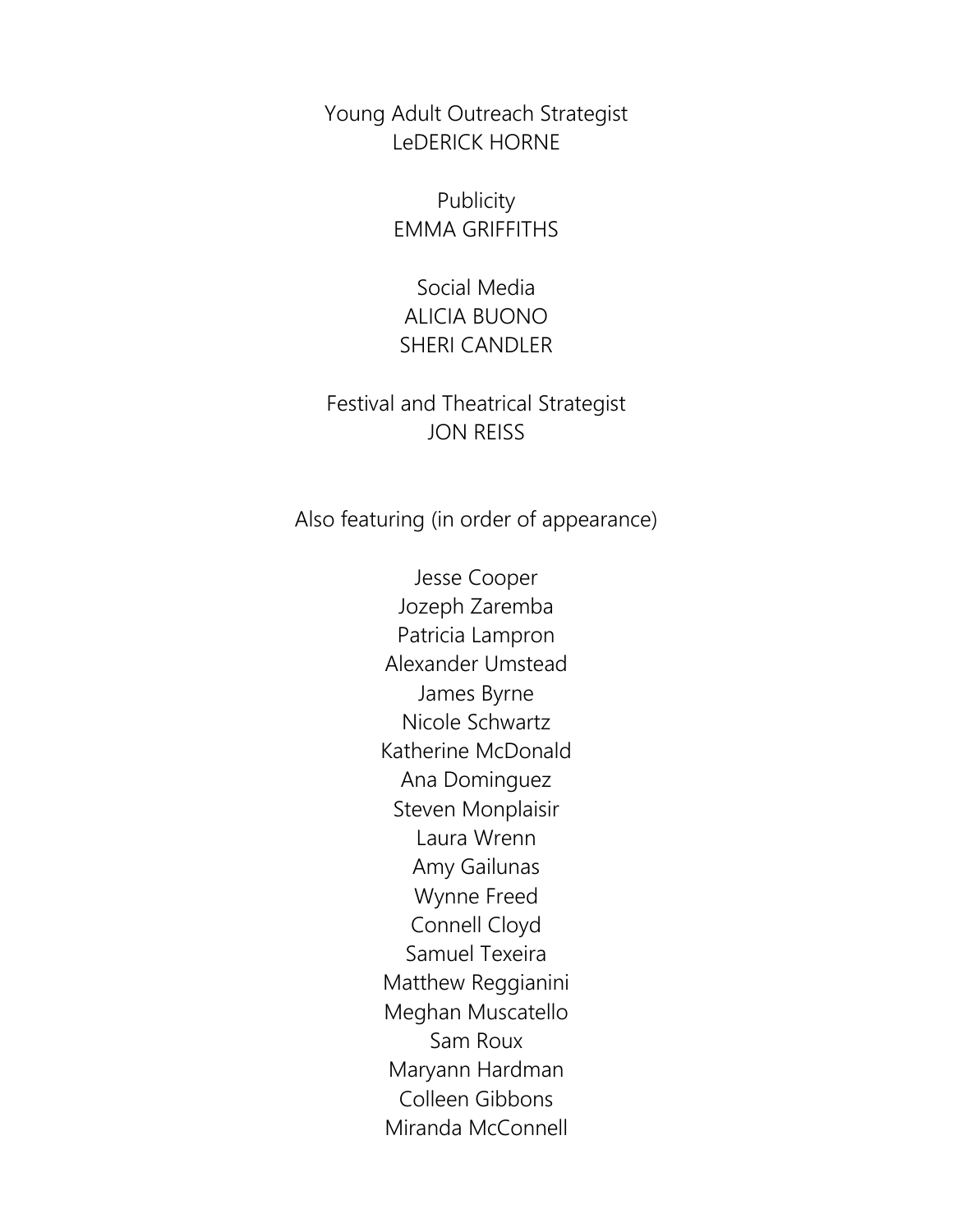Prince Davis Brenda Parham Claudia Sarno Gail Marshall Maria Bouchard Eve Hill Altagrace Monplaisir Jerome Charleus Jesse Barron Jamaal Shaheed Donna Richards Emma Fialka-Feldman Andrea Hayes Janice Fialka Richard Feldman Kevauna Stewart Kiernan O'Donnell Anthony Riggi Samuel Medina Aysia Shaheed Iyanna Shaheed Steve Hamilton Andrea Gordillo Steve Singer Katherine Vroman Jordan Feldman Jim Muscatello Bridget Muscatello Ryan Muscatello Stanley "Bud" Buckout Catherine Enwright Andrew Bretz Mary Waldron Jackie Pace Rolando Flores Milissa Lutz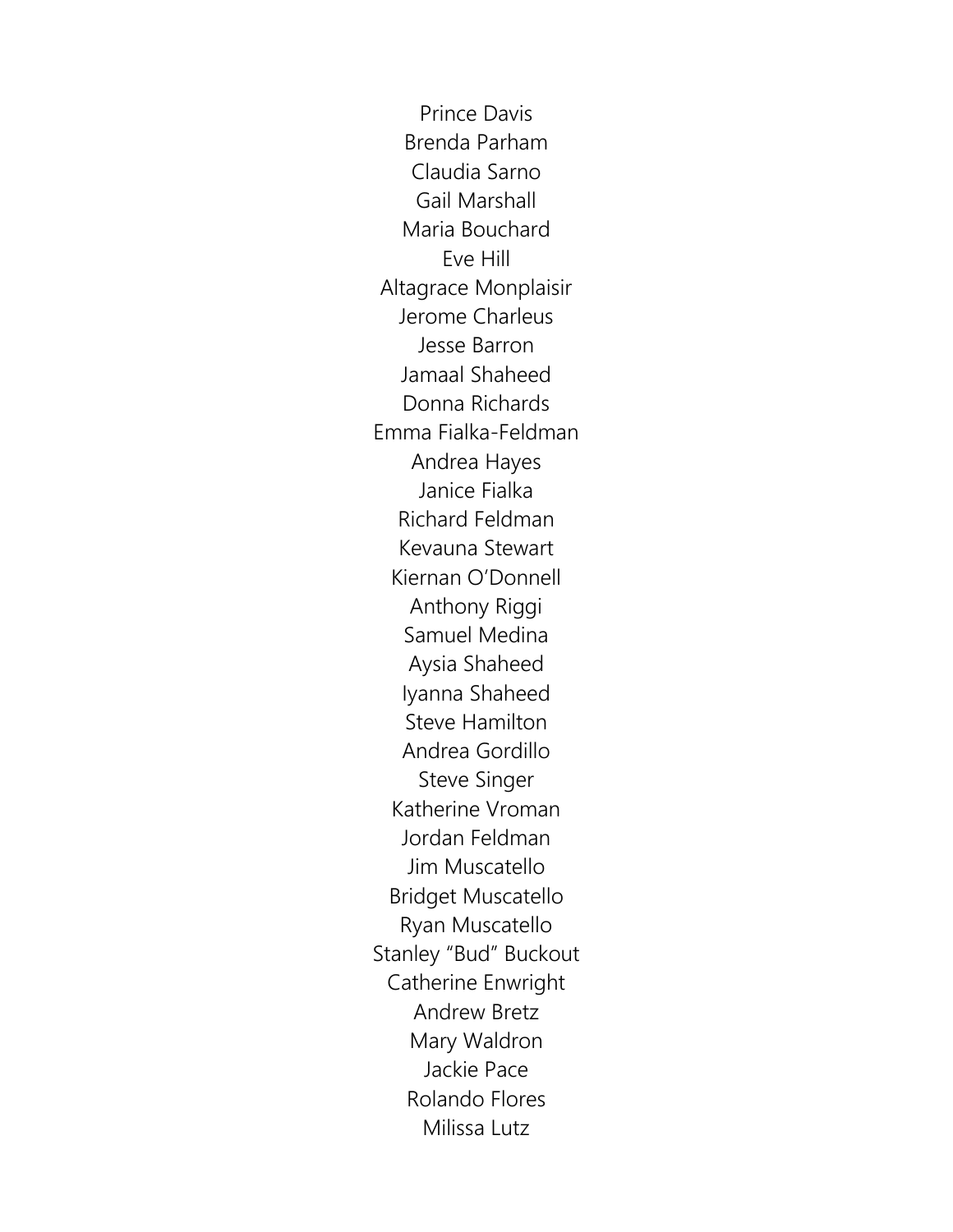Bea Gonzalez Beth A. Myers Tom Bull Marianne Leone Cooper Ryan Slobodian Joey Paladino Charlie Titus Olivia Collins

# INTELLIGENT LIVES Music

"I Believe in Love" Written by Matthew Miller, George Pimentel Alves Bezerra, Allan Peter Grigg Performed by Matisyahu Produced by Kook Kojak Fallen Sparks Records

> "Shade from the Sun" Written by Matthew Miller, Harry Veynand, Xavier Veynand Performed by Matisyahu and Zion I Produced by Tune in Crew Fallen Sparks Records

Big Apple Boogaloo Lars Kronlund, Arthur Baker Brooklyn Funk Essentials NW Collections (BMI) obo Jack Russell Music Ltd. Shakin Baker Music Inc. (BMI)

> "Obstacles" Written by Matthew Miller, Stu Brooks, David Peter Holmes, Joe Tomino